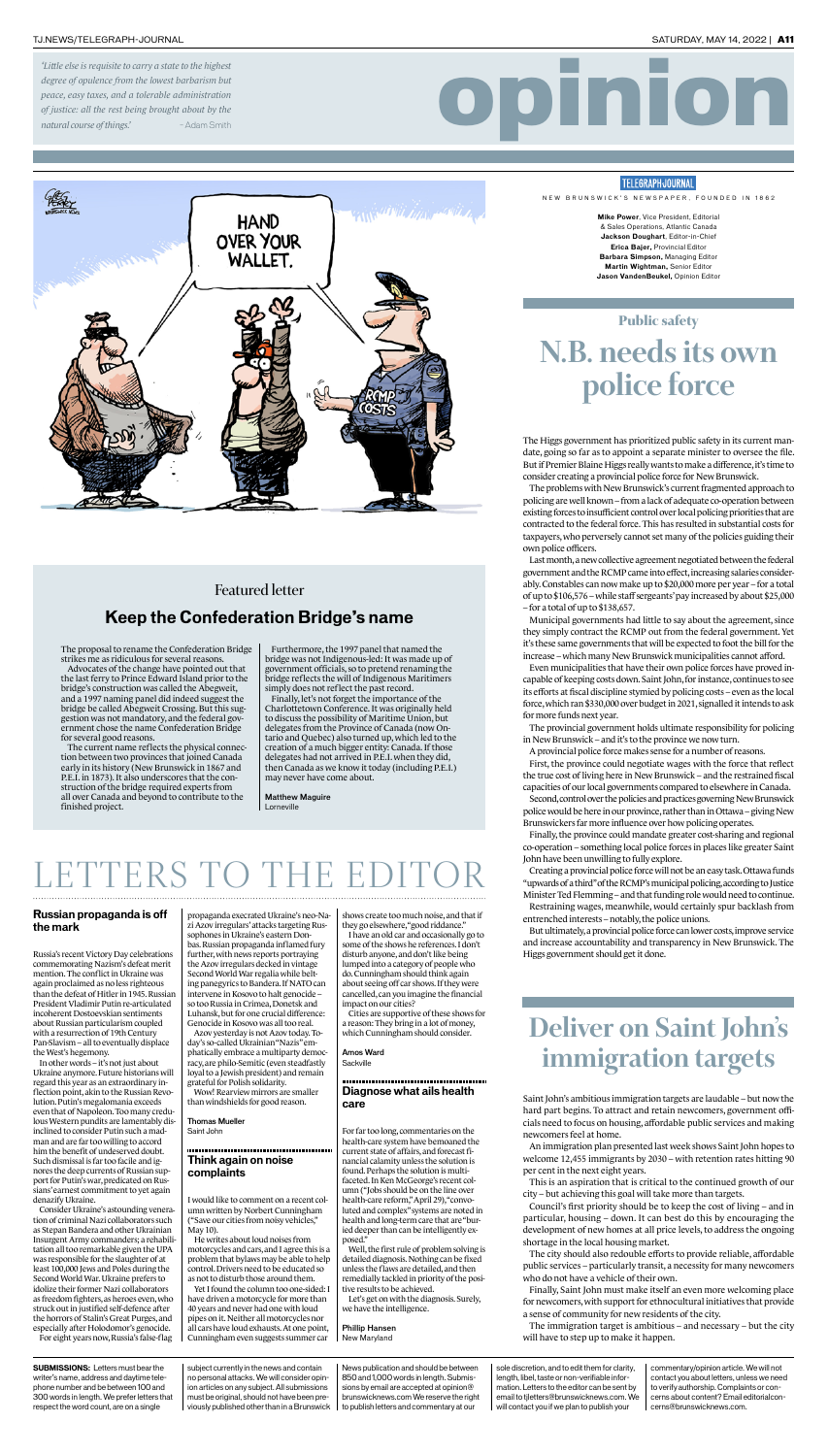#### **SYDONA CHANDON COMMENTARY**

## commentary

### **Axing loan interest a good first step**

#### **SABRINA MADDEAUX** POSTMEDIA COLUMNIST

### **Game show debate moved fast and light**

Many were prepared for the first official Conservative leadership debate to resemble a WWE Smackdown. Last week's unofficial edition quickly descended into a cacophony of snide remarks and name-calling – and that was without the inclusion of Patrick Brown, who's been warring with Pierre Poilevre on Twitter.

But Wednesday's debate turned out to be something else altogether. In their quest to help the candidates avoid wanton verbal violence, the organizers and moderator Tom Clark turned the occasion into something of a game show. There were props! There were lightning rounds! There was a sad trombone "womp womp womp" sound that Clark played whenever a candidate broke the rules.

The result was a feverishly fast-paced format that prevented candidates from speaking more than two or three lines a time. While the debate didn't bog down in unproductive drama, it also failed to allow candidates adequate time to explain and defend their positions. There was no time for nuance and several big statements flew by unexamined.

Poilievre delivered the first major, and some would say shocking, new promise. If elected prime minister, he would fire Tiff Macklem from his role as governor of the Bank of Canada, alleging "he's allowed himself to become the ATM machine of this government." I wish I could share more about this

pledge to remove the head of one of Canada's most powerful institutions, but it was never followed up on by the moderator or other candidates.

A short time later, Brown stood out as the only candidate who'd advocate for and enforce a no-fly zone over Ukraine. This is a position that deviates from that of practically every other leader of the Western world and would carry potentially severe ramifications for global and national security. But, again, the debate quickly moved on.

The night took an unorthodox turn when Clark began to grill the candidates on what they're reading and bingeing on TV, as well as their favourite music. While seemingly superficial, let's not forget an infamously bad answer to that first question more or less ended Sarah Palin's political career.

Jean Charest couldn't remember the title of the book he's reading right now, but knows it's "about Russia." Brown professed a love for John Grisham and is upset he's currently too busy to watch the final season of Ozark. Leslyn Lewis binged Bridgerton in French to brush up on her language skills, and Roman Baber is an Amy Winehouse fan.

Poilievre, ever quick on his feet, either fine-tuned his answers for the audience or is, in fact, a walking caricature of himself. What's he reading? Jordan Peterson's 12 Rules for Life. Watching? A Trotsky documentary on Netflix about the "evils of communism." Listening to? Albertan country singer Paul Brandt. The crowd ate out of Poilievre's hand. So much so, he was

docked 10 seconds of talking-time when his supporters booed Charest for alleging his abortion position remains unclear.

As the frontrunner, this was Poilievre's debate to lose, which he certainly didn't do. However, I wouldn't say he won, either. The strict format undermined his signature attack dog style, which, for better or worse, prevented any standout moments.

The real fight was for the position of Poilievre's main adversary. Until now, many assumed it was Charest. However, after this evening, I'm not sure that's still true. Charest seems out of touch with today's Conservative party and unable to find a tone and message that clicks. He's calm when he should be angry, and angry when it'd make more sense to strike a neutral tone.

Rather, it was Brown and Scott Aitchison who presented the most compelling alternatives to Poilievre. Brown made a strong argument about his appeal to urban voters, was convincingly pro-choice and presented a rare Conservative climate measure that isn't mumbo jumbo, arguing for climate tariffs on goods from China and India. Aitchison was the calm,

measured unifier Charest thinks he is, without giving the impression of pandering that Erin O'Toole so often did, and was perfectly competent on every issue. However, he'll need to progress beyond playing party peacemaker if he wants to win this thing. He'll also need to learn French.

#### **HELEN LONG COMMENTARY**

As for Lewis and Baber, they likely won't be serious threats in the race, but for different reasons. Beyond Lewis being too socially conservative to be palpable to most general voters, she failed to present as confident and compelling, often stuttering on her answers. Baber came across as intelligent, compassionate and principled, but simply doesn't have the name recognition. This won't be his time, but he's one to watch in the future.

This was a debate that raised more questions than it provided answers, both when it comes to policy and who will emerge victorious in September. Ultimately, the most memorable thing about it will be the sight of candidates being humiliated into submission by the sound of a sad trombone.

#### **Sabrina Maddeaux**

is a Postmedia columnist.

On April 13, the Government of New Brunswick announced the elimination of interest on the provincial portion of student loans and a 1.5 per cent permanent increase in university operating grants to make post-secondary education more affordable in the province. At the New Brunswick Student Alliance (NBSA), we applaud this recognition that investing in post-secondary education is building on the success of New Brunswick.

The average student debt of a recent graduate in New Brunswick in 2015 was approximately \$40,000, significantly higher than the national average of \$28,000. Students desperately need relief from the financial burden of student loans so they can start reinvesting in our province, whether it's supporting local businesses, purchasing a home, staying in the province for work or starting a family.

The New Brunswick Labour Force and Skills Development Strategy emphasized the importance of retaining highly skilled and educated individuals. Statistics Canada affirms that high debt loads increase the chances that recent graduates will relocate to more prosperous regions or provinces and reduces the likelihood of savings and homeownership, consequently negatively impacting the economy.

The NBSA met with the provincial government during our 2021 advocacy week and brought forward policy asks which included elimination of interest on student loans, increasing the operating grant and giving international students access to student loans. We are grateful that two of our asks were granted and there was also money invested in helping international students adjust once they enter the province. Our organization's chair, Charlie Burke, put it this way: "Students are happy to see that New Brunswick has joined the rest of the Atlantic provinces in eliminating the interest on the provincial portion of student loans. For the past few years, the NBSA has been diligently advocating to the government to eliminate the interest to make post-secondary education in New Brunswick more affordable as well as encourage retention in New Brunswick." Funding provided to universities in New Brunswick has always been a topic of conversation for student advocacy, since the amount of funding universities receive from the government is directly correlated to university fees for students. Inadequate funding from the government often results in an increase in tuition and university fees, which places a financial burden on students and serves as an obstacle to the accessibility and affordability of post-secondary education in the province. According to Wasiimah Joomun, NBSA's outgoing executive director, "A permanent increase in the operating grants for universities is definitely a step forward to show students that the government is investing in the future: post-secondary education. We hope that these are just the first steps towards building a more affordable and accessible education for the future of the province." The NBSA will continue to actively work with the government and stakeholders to ensure New Brunswick provides a post-secondary education system where any student can attain an accessible, affordable and high-quality education. As the province is looking at population growth, investing in post-secondary education is investing in the future of New Brunswick.

#### **Sydona Chandon**

is the executive director of the New Brunswick Students Association.



The Supreme Court's decision in Carter v. Canada, which led to the legalization of medical assistance in dying, remains popular among the Canadian public, writes Helen Long. PHOTO: ADAM HURAS/PARLIAMENT HILL

Canada's assisted dying law is currently under review by the Special Joint Committee on Medical Assistance in Dying (MAiD). The committee is considering five issues, including advance requests, MAiD for mature minors and those whose sole condition is a mental illness, the state of palliative care and the protection of people with disabilities.

For Canadians, this is not an academic debate – it is about compassion, avoiding suffering and fundamental rights. Survey data shows 86 per cent of Canadians continue to support the Carter v. Canada decision that struck down the federal prohibition on assisted dying in 2015. Moreover, a majority of Canadians support the recent removal of the "reasonably foreseeable" eligibility requirement as determined through the passage of Bill C-7 in March 2021. These are the people from across Canada that we hear from every day, sharing their thoughts and concerns about end-oflife care and choice.

(The survey was conducted by Ipsos from April 19-25, 2022, and included 3,500 Canadian adult respondents from Ipsos's I-Say Panel.)

Until March 2023, those whose sole underlying condition is a mental illness are not eligible to access MAiD. In order to prepare for this, the government established an expert panel on MAiD and mental illness in August 2021. The panel will be releasing a report shortly which will inform protocols and safeguards to be put in place when the exclusion ends.

Dying With Dignity Canada (DWDC) supports the change because a diagnosis of a mental illness should not systematically exclude a person from accessing MAiD; it is unconstitutional, stigmatizing and discriminatory. All MAiD assessments are done on a case-by-case basis, and individuals must meet the rigorous criteria to be eligible for an assisted death. The same rigour would be applied to those whose sole condition is a mental illness.

Consider psychiatrist Dr. Derryck Smith's insight into the reality of suffering from mental illness: "There is no doubt that some forms of psychiatric illness are intractable and incur-

able. Persons with psychiatric illness suffer the same as those with other diseases, and we should not deprive

these citizens of their rights ... it is necessary to look at the whole person, not just focus in on an isolated medical diagnosis. This is particularly so with mental illness."

Based on feedback and comments from people across Canada, advance requests for MAiD are the most endorsed issue of the parliamentary review. An advance request for MAID would allow an individual to describe, in writing, a future state in which they would like to access MAiD. For many, the experience of watching a loved one suffer from a condition like dementia in a way that conflicts with their values in life motivates them to advocate for this option.

Advance requests for MAiD will allow people to record their wishes and avoid a life of grievous and irremediable pain and suffering, if loss of capacity occurs.

"While it is too late for our father who suffers terribly from Lewy Body dementia, my sisters and I want advance requests for MAiD permitted

under the law as soon as possible so we can, if unfortunately diagnosed, avoid the long-term suffering that we have watched our father go through," explained Tanya (Eusanio) Secord. "It's heart-wrenching and dreadful to witness and we can't imagine the terror he has lived through. We want to be able to control our own end of life in a way that he was not able to."

Canadians already have the right to provide advance direction regarding treatment options through personal care directives, and DWDC maintains they should have the same right for an advance request for MAiD.

Recent stories in the media have featured people who experience lack of social supports – namely housing – who want to or have accessed MAiD.

"It is important to clarify that no one can receive MAiD on the basis of a lack of social support. A person must have a grievous and irremediable medical condition to be eligible for an assisted death and be approved by two independent assessors. MAID

assessors and providers work within the parameters of the law; these nurse practitioners and physicians are careful and thoughtful in their work," said Dr. Chantal Perrot, a MAiD assessor and provider.

Our organization agrees that community resources for mental health, palliative care, disability supports and housing must address the needs of people across Canada - and we applaud the unanimous decision by the House of Commons to adopt a motion regarding the establishment of a disability benefit. But we also believe these can be supported and developed in parallel with changes to the assisted dying law. We cannot deny MAiD to those who are eligible and want to end their suffering because of the failings of these separate systems.

We believe everyone should have both the right to live and the right to choose their end-of-life.

**Helen Long**

is the CEO of Dying With Dignity Canada.

# **Canada must expand access to MAiD**



Conservative leadership candidates Leslyn Lewis, Roman Baber, Jean Charest, Scott Aitchison, Patrick Brown and Pierre Poilievre, take part in the Conservative Party of Canada English leadership debate on Wednesday, May 11, in Edmonton. PHOTO: GREG SOUTHAM/ POSTMEDIA